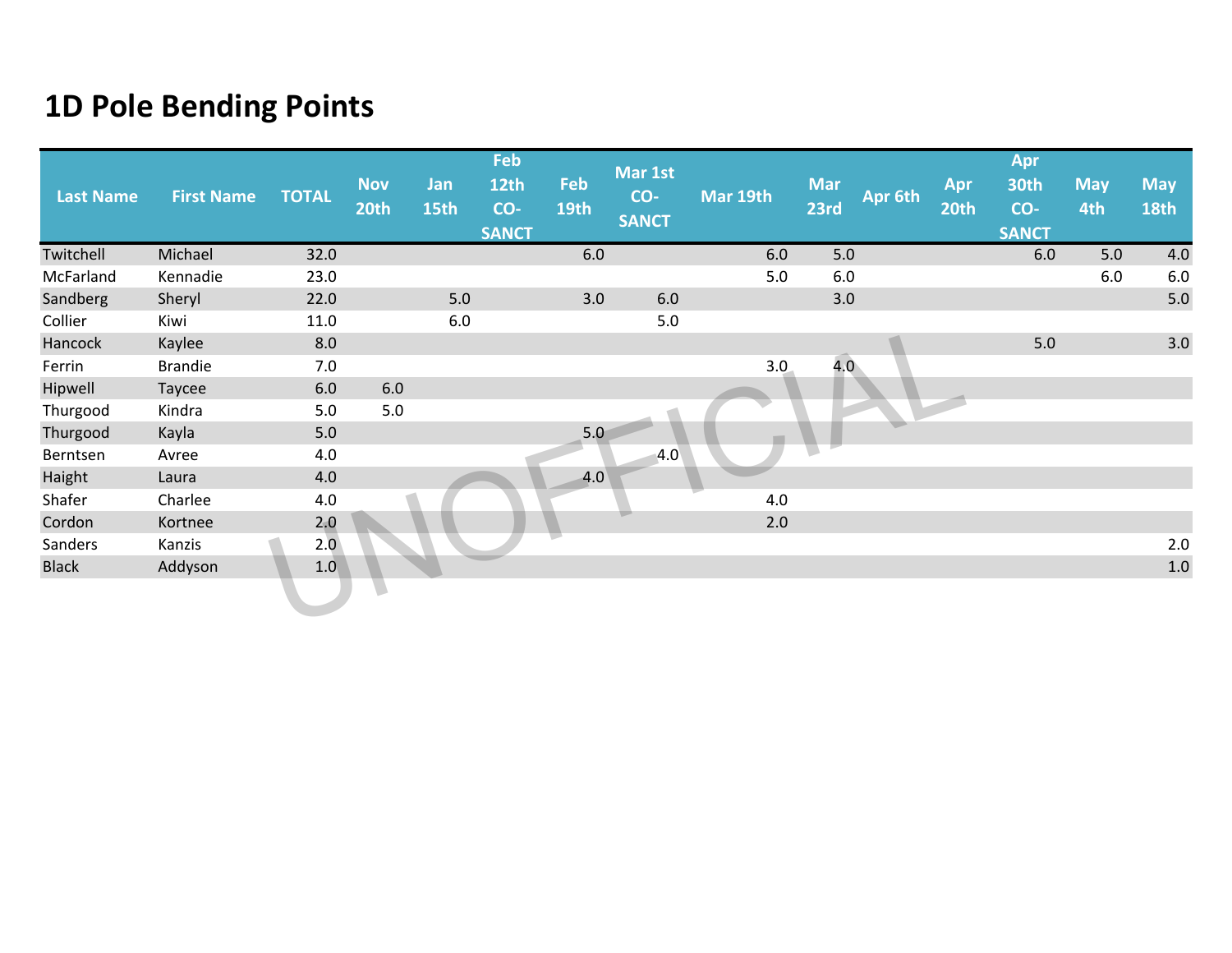|                  |                   |              |             |       | Feb          |          |              |             |            |         |      | Apr          |            |             |
|------------------|-------------------|--------------|-------------|-------|--------------|----------|--------------|-------------|------------|---------|------|--------------|------------|-------------|
| <b>Last Name</b> | <b>First Name</b> | <b>TOTAL</b> | <b>Nov</b>  | Jan   | <b>12th</b>  | Feb 19th | Mar 1st CO-  | <b>Mar</b>  | <b>Mar</b> | Apr 6th | Apr  | 30th         | <b>May</b> | <b>May</b>  |
|                  |                   |              | <b>20th</b> | 15th  | CO-          |          | <b>SANCT</b> | <b>19th</b> | 23rd       |         | 20th | CO-          | 4th        | <b>18th</b> |
|                  |                   |              |             |       | <b>SANCT</b> |          |              |             |            |         |      | <b>SANCT</b> |            |             |
| Collier          | Kiwi              | 24.0         | 4.0         |       | 4.0          |          |              | 6.0         | 5.0        |         |      |              | 5.0        |             |
| Ferrin           | <b>Brandie</b>    | 22.0         | 5.0         |       | $6.0\,$      | $6.0\,$  |              |             |            |         |      | 5.0          |            |             |
| Sandberg         | Sheryl            | 17.0         | 6.0         |       | $5.0$        |          |              |             |            |         |      |              | $6.0\,$    |             |
| Call             | Shalae            | 15.0         |             | 6.0   |              |          |              |             | 4.0        |         |      |              |            | $5.0\,$     |
| Adams            | Maeci             | 11.0         |             |       |              | 5.0      |              |             | $6.0\,$    |         |      |              |            |             |
| Gruber           | Crystal           | 9.0          | 3.0         |       |              |          |              |             |            |         |      | 6.0          |            |             |
| Nelson           | Kelli             | 8.0          | 2.0         |       |              |          |              |             |            |         |      |              |            | $6.0\,$     |
| Davis            | Tonia             | $5.0$        |             |       |              |          |              | 5.0         |            |         |      |              |            |             |
| Kimball          | Lonnie            | $5.0\,$      |             | $5.0$ |              |          |              |             |            |         |      |              |            |             |
| Preece           | Linzie            | 4.0          |             |       |              | 4.0      |              |             |            |         |      |              |            |             |
| Thurgood         | Kindra            | 4.0          |             |       |              |          |              |             |            |         |      | 4.0          |            |             |
| <b>Borges</b>    | Ayzleigh          | $4.0\,$      |             |       |              |          |              |             |            |         |      |              | 4.0        |             |
| Shafer           | Charlee           | 3,0          |             |       |              | 3.0      |              |             |            |         |      |              |            |             |
| Vernon           | Ashlee            | 3.0          |             |       | 3.0          |          |              |             |            |         |      |              |            |             |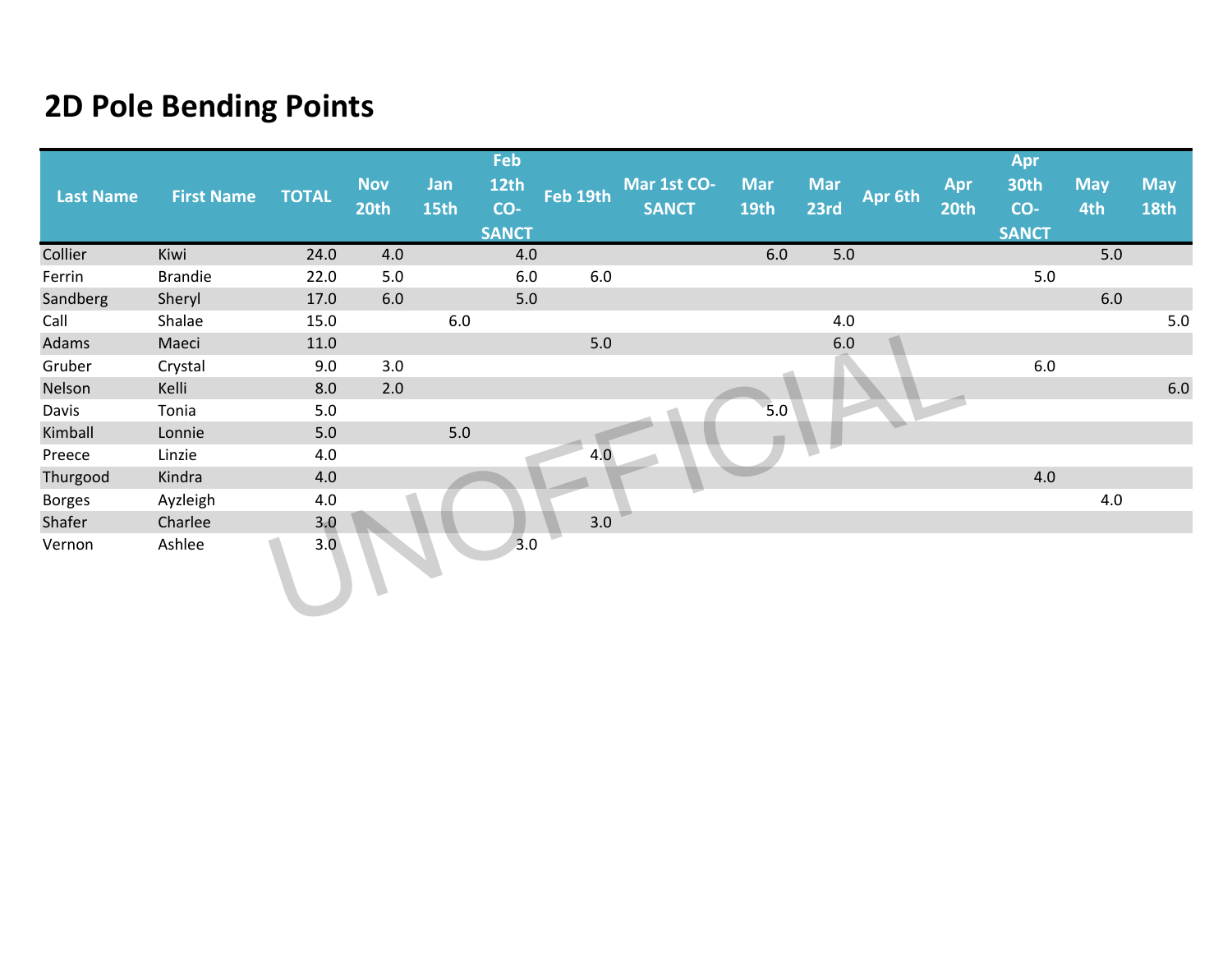|                  |                   |              |            |       | Feb          |          |              |             |            |         |      | Apr          |            |             |
|------------------|-------------------|--------------|------------|-------|--------------|----------|--------------|-------------|------------|---------|------|--------------|------------|-------------|
|                  |                   |              | <b>Nov</b> | Jan   | <b>12th</b>  |          | Mar 1st CO-  | <b>Mar</b>  | <b>Mar</b> |         | Apr  | 30th         | <b>May</b> | <b>May</b>  |
| <b>Last Name</b> | <b>First Name</b> | <b>TOTAL</b> | 20th       | 15th  | CO-          | Feb 19th | <b>SANCT</b> | <b>19th</b> | 23rd       | Apr 6th | 20th | CO-          | 4th        | <b>18th</b> |
|                  |                   |              |            |       | <b>SANCT</b> |          |              |             |            |         |      | <b>SANCT</b> |            |             |
| Thurgood         | Kindra            | 21.0         |            | $1.0$ | 6.0          | 6.0      |              |             | 2.0        |         |      | 6.0          |            |             |
| Call             | Shalae            | 17.0         |            |       | 5.0          |          | 6.0          |             |            |         |      |              | 6.0        |             |
| Sandberg         | Sheryl            | 17.0         |            | 4.0   | $1.0$        |          | 3.0          | 4.0         | $5.0$      |         |      |              |            |             |
| Kimball          | Lonnie            | 15.0         |            |       |              |          | 2.0          | 6.0         | 4.0        |         |      |              |            | 3.0         |
| LaPlace          | Kierstan          | 14.0         | 4.0        | 6.0   |              |          |              | 1.0         |            |         |      | 3.0          |            |             |
| Thurgood         | Tara              | 13.0         |            |       | 4.0          |          |              | 5.0         |            |         |      | 4.0          |            |             |
| Dahle            | Pat               | 12.0         | 6.0        |       |              |          |              |             |            |         |      |              |            | $6.0\,$     |
| Baxter           | Dalene            | 9.0          |            |       |              |          |              |             |            |         |      |              | 5.0        | 4.0         |
| Gruber           | Candace           | 8.0          |            | 3.0   |              |          | 4.0          |             |            |         |      |              |            | $1.0$       |
| Neville          | KaLeigh           | 8.0          | 5.0        |       |              | 2.0      |              |             | 1.0        |         |      |              |            |             |
| <b>Borges</b>    | Ayzleigh          | 6.0          |            |       |              |          |              |             | 6.0        |         |      |              |            |             |
| Hamblin          | Kortni            | 6.0          |            |       |              |          |              |             |            |         |      | $6.0\,$      |            |             |
| McFarland        | Kennadie          | 6.0          | 2.0        |       |              | 4.0      |              |             |            |         |      |              |            |             |
| Sanders          | Kanzis            | 6.0          |            |       |              |          |              |             |            |         |      |              | 4.0        | $2.0\,$     |
| Christensen      | Carly             | 5.0          |            |       |              |          | 5.0          |             |            |         |      |              |            |             |
| Cordon           | Kortnee           | 5.0          |            |       |              | $5.0$    |              |             |            |         |      |              |            |             |
| Hart             | Dani              | 5.0          |            |       |              |          |              |             |            |         |      | 5.0          |            |             |
| Vernon           | Ashlee            | 5.0          |            | $5.0$ |              |          |              |             |            |         |      |              |            |             |
| White            | Mackley           | 5.0          |            |       |              |          |              |             |            |         |      |              |            | $5.0$       |
| Adams            | Maeci             | 3.0          |            |       |              |          |              | 3.0         |            |         |      |              |            |             |
| Collier          | Kiwi              | 3.0          |            |       |              | 3.0      |              |             |            |         |      |              |            |             |
| Gruber           | Crystal           | 3.0          |            |       |              |          | $1.0\,$      |             |            |         |      |              | $2.0$      |             |
| Hayden           | Meghan            | 3.0          | 1.0        |       |              |          |              |             |            |         |      | 2.0          |            |             |
| Hipwell          | Taycee            | 3.0          |            |       | 3.0          |          |              |             |            |         |      |              |            |             |
| Preece           | Linzie            | 3.0          |            |       |              |          |              |             |            |         |      |              | 3.0        |             |
| Schultz          | Laney             | 3.0          |            |       |              |          |              |             | 3.0        |         |      |              |            |             |
| Russell          | Jaycie            | 2.0          |            |       | 2.0          |          |              |             |            |         |      |              |            |             |